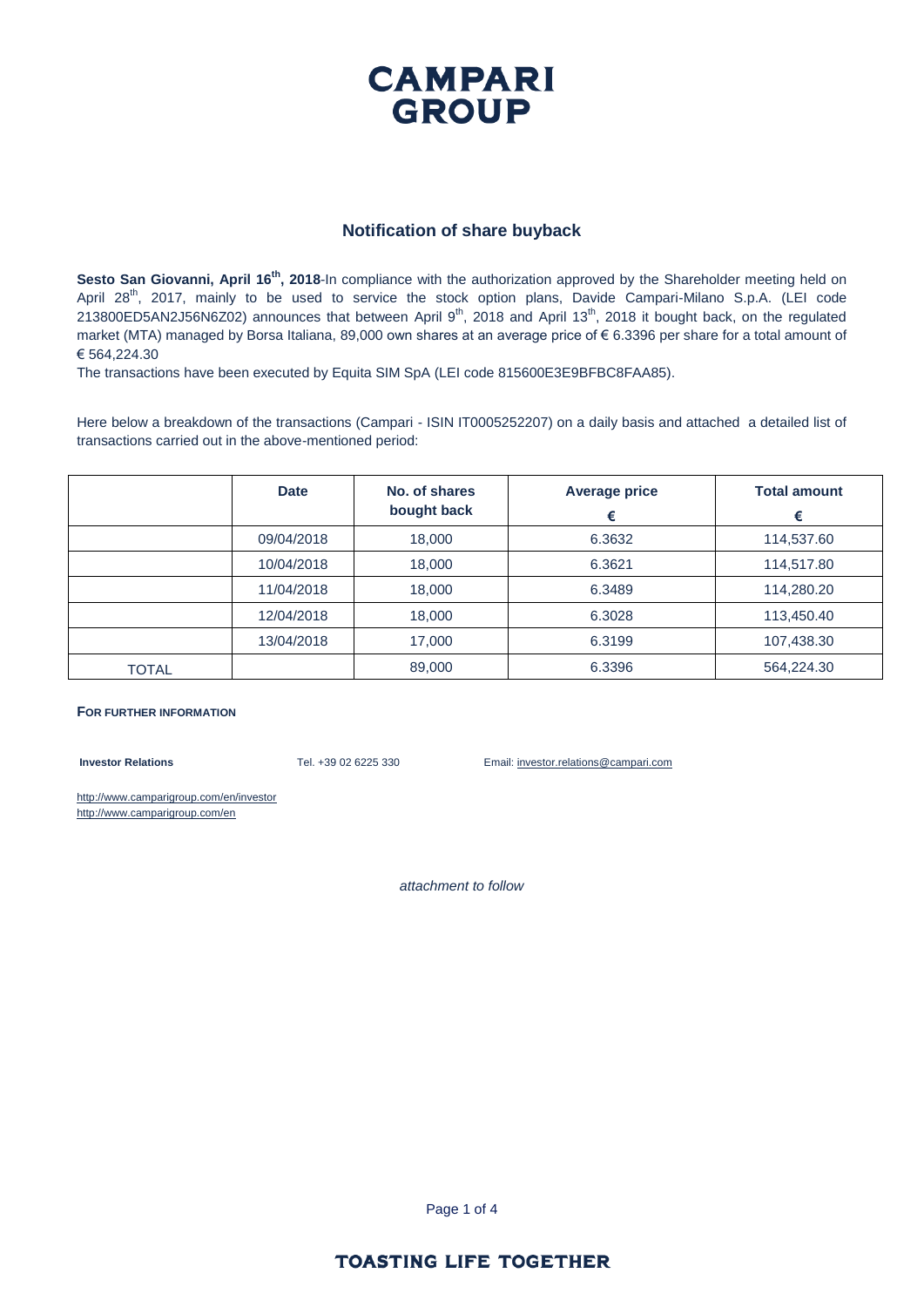# **CAMPARI**<br>GROUP

| <b>DATE</b>     | <b>HOUR</b> | A/V            | <b>PRICE</b> | NO. OF<br><b>SHARES</b> |
|-----------------|-------------|----------------|--------------|-------------------------|
| 09-apr-18       | 9:05:09 AM  | A              | 6,34         | 659                     |
| 09-apr-18       | 9:05:09 AM  | A              | 6,34         | 1341                    |
| 09-apr-18       | 9:40:36 AM  | A              | 6,375        | 1806                    |
| 09-apr-18       | 9:42:07 AM  | A              | 6,375        | 194                     |
| 09-apr-18       | 10:14:57 AM | Α              | 6,36         | 1                       |
| 09-apr-18       | 10:15:23 AM | A              | 6,36         | 156                     |
| 09-apr-18       | 10:15:23 AM | A              | 6,36         | 1343                    |
| 09-apr-18       | 11:12:55 AM | A              | 6,375        | 2500                    |
| 09-apr-18       | 12:24:52 PM | Α              | 6,385        | 86                      |
| 09-apr-18       | 12:24:52 PM | A              | 6,385        | 1914                    |
| 09-apr-18       | 3:16:14 PM  | A              | 6,345        | 1620                    |
| 09-apr-18       | 3:16:14 PM  | A              | 6,345        | 380                     |
| 09-apr-18       | 4:04:54 PM  | Α              | 6,355        | 1137                    |
| 09-apr-18       | 4:04:54 PM  | A              | 6,355        | 327                     |
| 09-apr-18       | 4:04:54 PM  | A              | 6,355        | 536                     |
| 09-apr-18       | 4:32:22 PM  | Α              | 6,365        | 667                     |
| 09-apr-18       | 4:32:22 PM  | Α              | 6,365        | 833                     |
| 09-apr-18       | 5:17:46 PM  | A              | 6,365        | 1500                    |
| 09-apr-18       | 5:17:56 PM  | A              | 6,365        | 335                     |
| 09-apr-18       | 5:17:56 PM  | A              | 6,365        | 7                       |
| 09-apr-18       | 5:17:56 PM  | A              | 6,365        | 658                     |
| $10$ -apr- $18$ | 9:03:43 AM  | A              | 6,39         | 1276                    |
| $10$ -apr- $18$ | 9:03:59 AM  | A              | 6,39         | 724                     |
| $10$ -apr- $18$ | 9:40:41 AM  | A              | 6,365        | 1506                    |
| $10$ -apr- $18$ | 9:40:41 AM  | A              | 6,365        | 494                     |
| $10$ -apr- $18$ | 11:05:02 AM | A              | 6,365        | 315                     |
| $10$ -apr- $18$ | 11:05:02 AM | Α              | 6,365        | 1685                    |
| $10$ -apr- $18$ | 12:32:56 PM | A              | 6,345        | 1500                    |
| $10$ -apr- $18$ | 1:31:32 PM  | $\overline{A}$ | 6,34         | 1178                    |
| $10$ -apr- $18$ | 1:31:34 PM  | Α              | 6,34         | 322                     |
| $10$ -apr- $18$ | 2:42:12 PM  | Α              | 6,345        | 1601                    |
| $10$ -apr- $18$ | 2:42:12 PM  | Α              | 6,345        | 399                     |

Page 2 of 4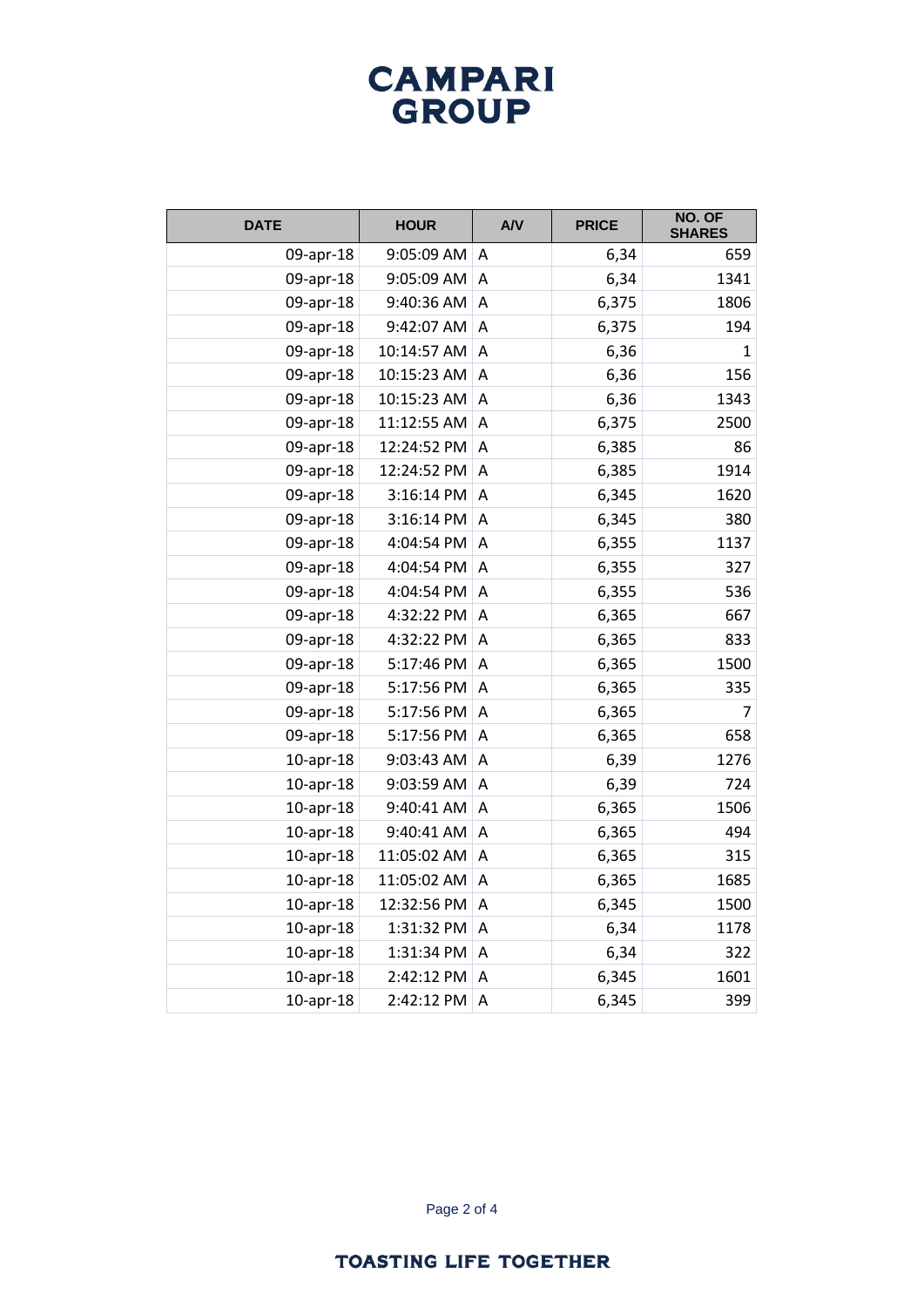# **CAMPARI**<br>GROUP

| $10$ -apr- $18$ | 3:48:49 PM  | A              | 6,35  | 1535 |
|-----------------|-------------|----------------|-------|------|
| $10$ -apr- $18$ | 3:48:49 PM  | Α              | 6,35  | 465  |
| $10$ -apr- $18$ | 4:30:05 PM  | A              | 6,375 | 2000 |
| $10$ -apr- $18$ | 5:14:03 PM  | Α              | 6,37  | 966  |
| $10$ -apr- $18$ | 5:14:03 PM  | Α              | 6,37  | 683  |
| $10$ -apr- $18$ | 5:14:03 PM  | A              | 6,37  | 1351 |
| $11$ -apr-18    | 9:29:17 AM  | Α              | 6,365 | 179  |
| $11$ -apr-18    | 9:29:17 AM  | A              | 6,365 | 1321 |
| $11$ -apr-18    | 9:47:50 AM  | Α              | 6,35  | 28   |
| $11$ -apr-18    | 9:48:13 AM  | Α              | 6,35  | 56   |
| $11$ -apr-18    | 9:48:16 AM  | A              | 6,35  | 56   |
| $11$ -apr-18    | 9:48:18 AM  | A              | 6,35  | 28   |
| $11$ -apr-18    | 9:52:15 AM  | Α              | 6,35  | 883  |
| $11$ -apr-18    | 9:52:15 AM  | A              | 6,35  | 638  |
| $11$ -apr-18    | 9:58:04 AM  | A              | 6,35  | 311  |
| $11$ -apr-18    | 10:13:25 AM | A              | 6,345 | 59   |
| $11$ -apr-18    | 10:13:48 AM | Α              | 6,345 | 1441 |
| $11$ -apr-18    | 11:49:32 AM | $\overline{A}$ | 6,37  | 1500 |
| $11$ -apr-18    | 12:15:07 PM | A              | 6,36  | 2500 |
| $11$ -apr-18    | 12:21:18 PM | A              | 6,345 | 1500 |
| $11$ -apr-18    | 3:55:58 PM  | Α              | 6,34  | 1500 |
| $11$ -apr-18    | 3:55:58 PM  | $\overline{A}$ | 6,34  | 500  |
| $11$ -apr-18    | 4:24:04 PM  | A              | 6,36  | 158  |
| $11$ -apr-18    | 4:24:04 PM  | Α              | 6,36  | 1342 |
| $11$ -apr-18    | 4:34:54 PM  | A              | 6,35  | 1101 |
| $11$ -apr-18    | 4:34:54 PM  | A              | 6,35  | 399  |
| $11$ -apr-18    | 5:03:14 PM  | A              | 6,32  | 2000 |
| $11$ -apr-18    | 5:09:51 PM  | Α              | 6,315 | 500  |
| $12$ -apr-18    | 9:09:35 AM  | A              | 6,3   | 469  |
| $12$ -apr-18    | 9:09:35 AM  | $\overline{A}$ | 6,3   | 1531 |
| 12-apr-18       | 10:36:43 AM | A              | 6,29  | 1500 |
| $12$ -apr-18    | 10:36:43 AM | Α              | 6,29  | 500  |
| $12$ -apr-18    | 11:39:04 AM | Α              | 6,29  | 642  |
|                 |             |                |       |      |

Page 3 of 4

### **TOASTING LIFE TOGETHER**